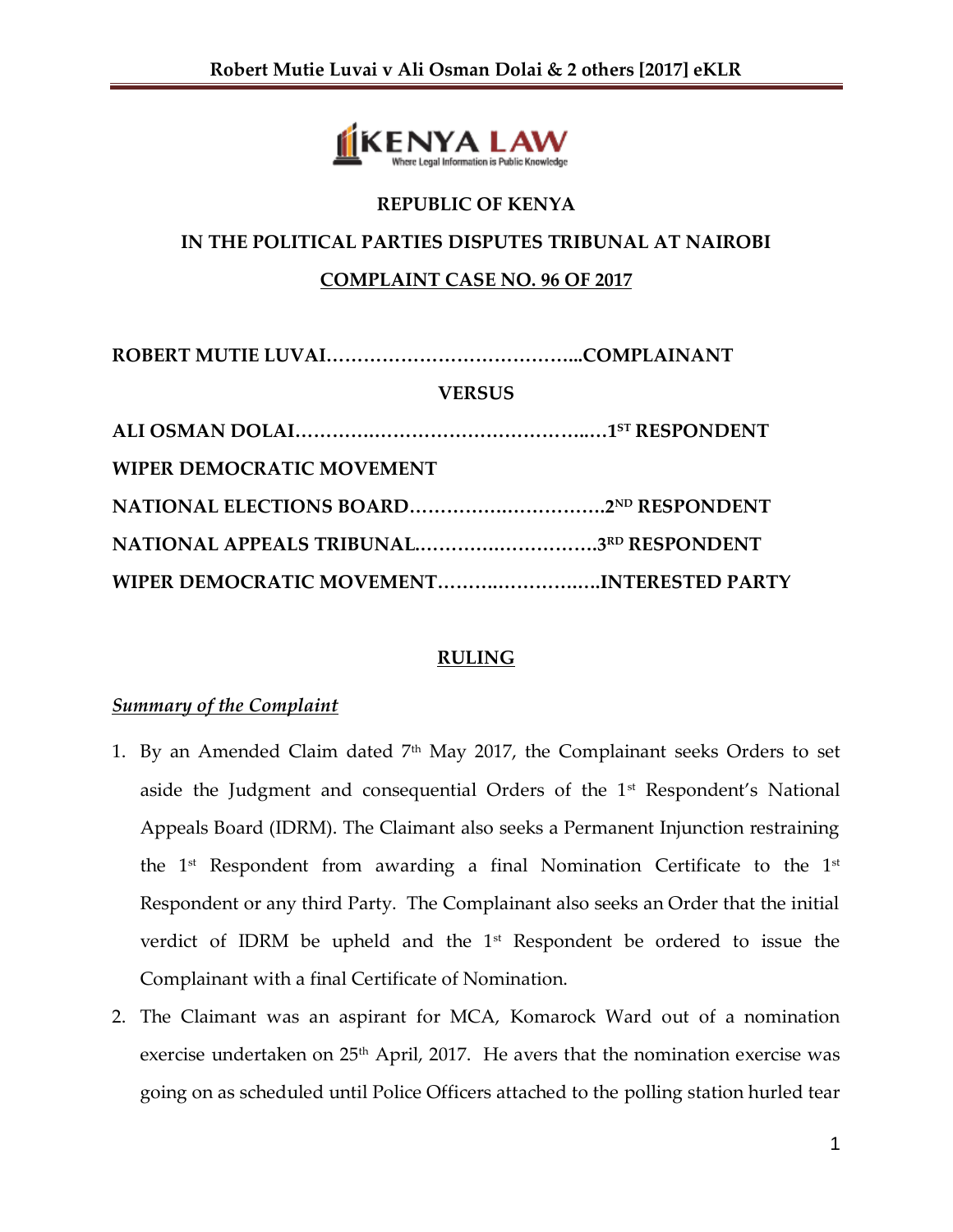gas at the voters. The nominations could not proceed and were postponed twice, first to  $29<sup>th</sup>$  April, 2017 and then to  $30<sup>th</sup>$  April, 2017. Consequently, the Claimant was issued with Provisional Certificate having been informed by the Returning Officer that the 2nd Respondent had pulled out of the Exercises.

- 3. The Claimant was summoned by the IDRM on  $4<sup>th</sup>$  May 2017 and informed of the  $2<sup>nd</sup>$ Respondent's Appeal on the grounds that the Claimant had caused chaos and disrupted the Nomination Exercise. Accordingly, the Claimant's nomination was revoked by the IDRM decision and the Claimant is aggrieved on the ground that he was never afforded adequate time to respond to allegations.
- 4. The Respondents did not participate in these proceedings. The Affidavit of Service by Kelvin Balongo sworn on  $8<sup>th</sup>$  May 2017 and filed on the same day indicate that he effected service on the  $1<sup>st</sup>$  Respondent at their office situated in Lavington area. As for the  $2<sup>nd</sup>$  Respondent, the Process Server avers that the  $2<sup>nd</sup>$  Respondent's mobile phone was switched off. No effort has been shown in trying to effect service on the 2 nd Respondent. The Claimant has also not attached the acknowledgement of service by the 1st Respondent. The Tribunal has taken note and is not satisfied with the service effected upon the  $2<sup>nd</sup>$  Respondent and that the matter has proceeded in his absence.

#### *Issues for Determination*

5. The issue for determination is whether the Claimant should be issued with the final Nomination Certificate.

### *Analysis*

6. The Claimant has in our view demonstrated that he was issued with the Provisional Certificate. However, he has not substantiated the subsequent averments. The impugned Decision of IDRM was not attached for our reference making it difficult